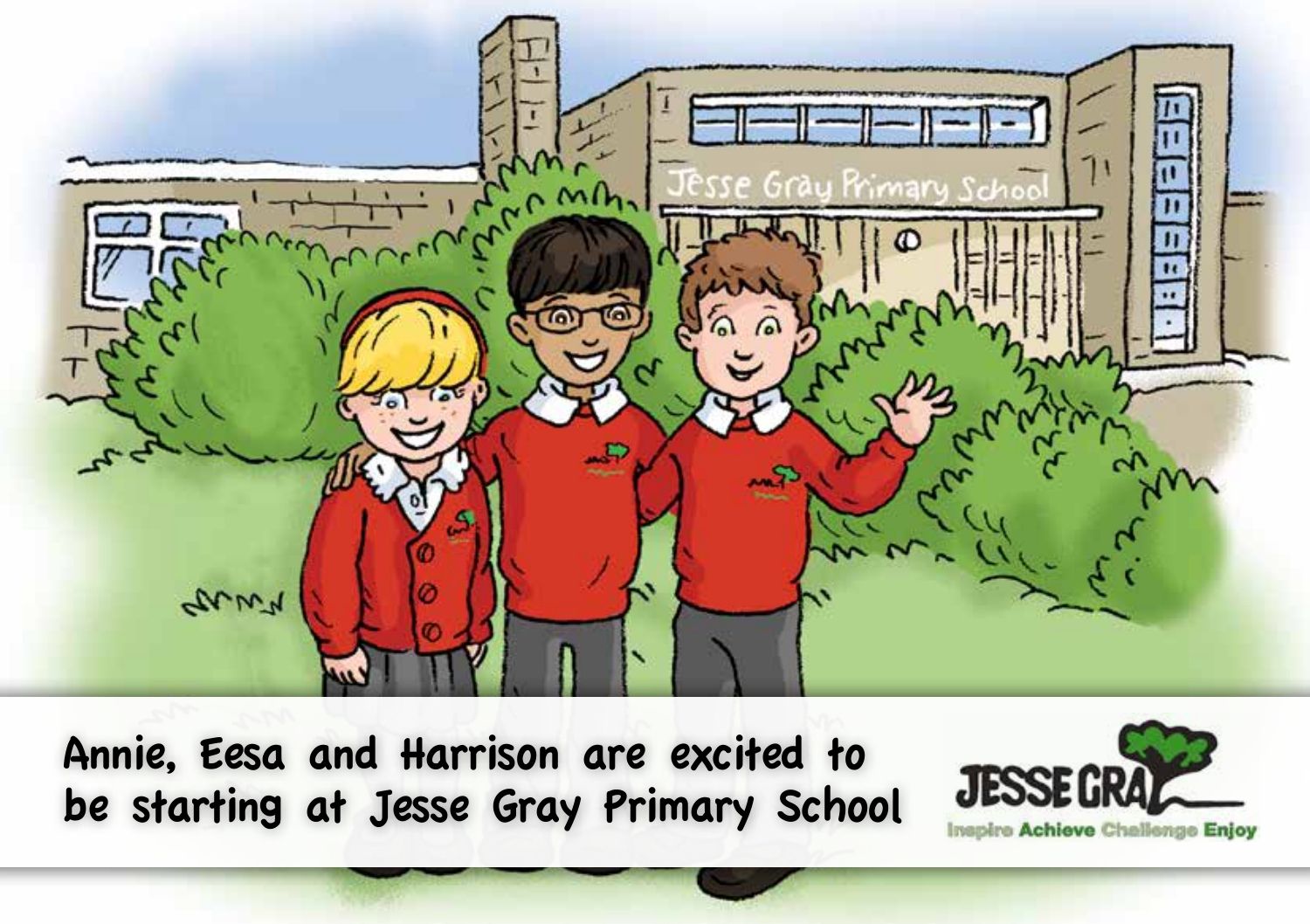### What happens when I get to school?



When you get to school, your grown-up will bring you into the playground and you will come to the little patio fence. Your teacher will be waiting to meet you. We will blow the whistle at 8.45am and you can say "Good-bye" to your grown-up and come into your classroom.

Eesa and his dad are arriving at school.

"Hello," says the teacher. "I am so pleased to see you, Eesa. We have a great day planned for you with lots of learning and fun."



Your teaching assistant, who is one of the kind adults at the school, will help you find your pigeon hole, which will have your name on it. They will show you how to put away your book bag and where to put your coat. You will have your own water bottle, which will go in the classroom tray. You will also have a school hat to wear outdoors in the summer months.

Annie is hanging up her coat.

"I wonder what we are going to do today," she says to herself.

You will sit down together on the carpet at the start of the day to sing the good morning songs. Then your teacher will check who is in school.



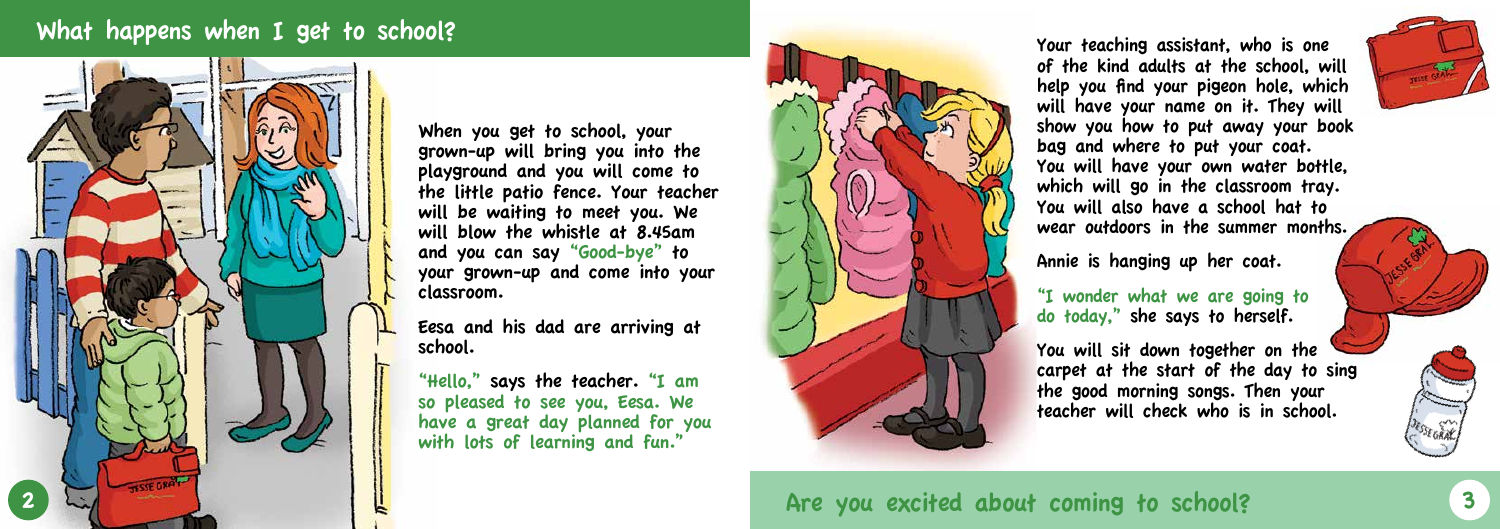# What will I do in school?



Your teacher will be working with you all day and you can choose from our many fun learning activities. You will do activities indoors and outdoors and you will make friends as you play.

Every day you will be learning your letters and numbers as well as having lots of topic time. You will receive a Story Sack each week which you can take home and share with your grown-ups and you will get your own reading book.

Every week your teacher will spend time with you looking at books, and you will also look at books by yourself and in a group.

Eesa is looking at a book with his teacher.

"What is happening in this picture?" she asks.

"The boy is playing with his friends," says Eesa.



How many butterflies can you see? The state of the state of the state of the state of the state of the state o

Outdoors you will play on the patio and playground and you will visit our wildlife garden and outdoor classroom to learn more about nature.

Annie, Eesa and Harrison are in the wildlife area.

"Look at the beautiful frogs," says Eesa.

"I can see two," says Harrison.



913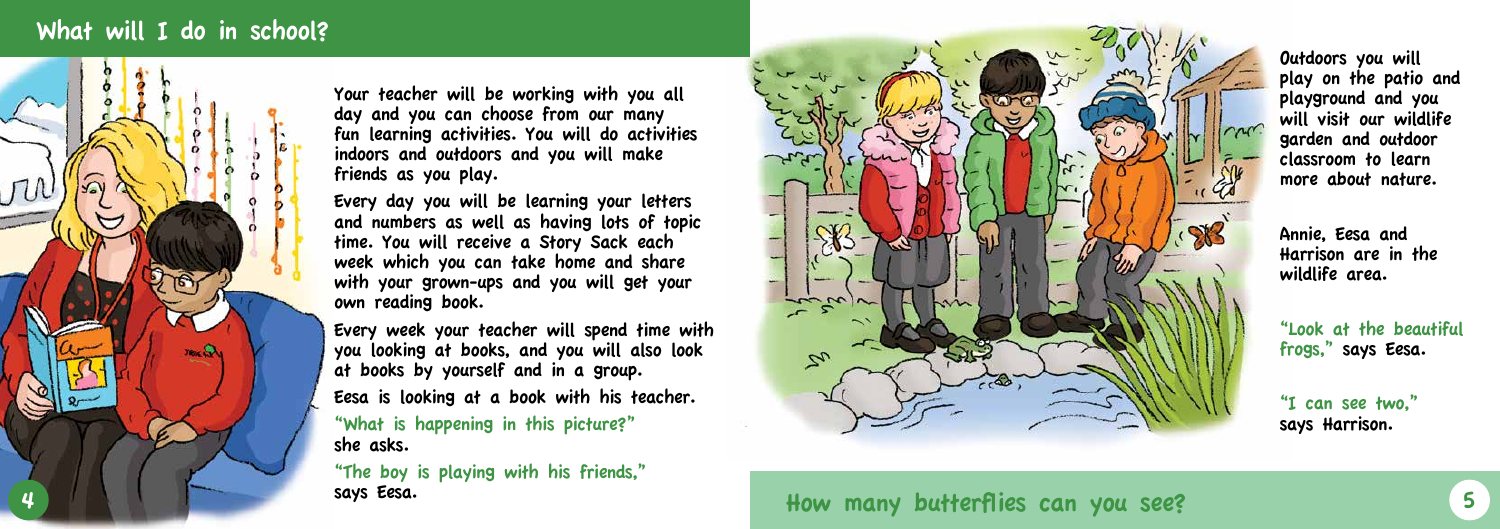# What happens if I am hungry or thirsty?



If you are thirsty, you will have your own water bottle in the classroom.

You will have snack time mid-morning. You will wash your hands and sit down at the tables with your friends.

You can have fresh fruit, or you can bring your own choice of snack from our list. You can also have milk to drink.

Annie is having an orange.

"This orange is so tasty," she says.

"It looks very nice," says Eesa. "I am going to have one tomorrow."



What is your favourite food?

At lunchtime you will go to the dining hall and you will sit with the other Foundation class in your own area. You can sit with your friends as we have family-style table service with kind adults called 'midday supervisors' who bring your meal to you at the table.

The children are enjoying their meal.



"This is my favourite meal," says Harrison.

"It's mine too," says Eesa. "I have got lots of lovely vegetables."

When you have finished your meal, you will go out to play with your friends. Your midday supervisors will be in the playground to look after you.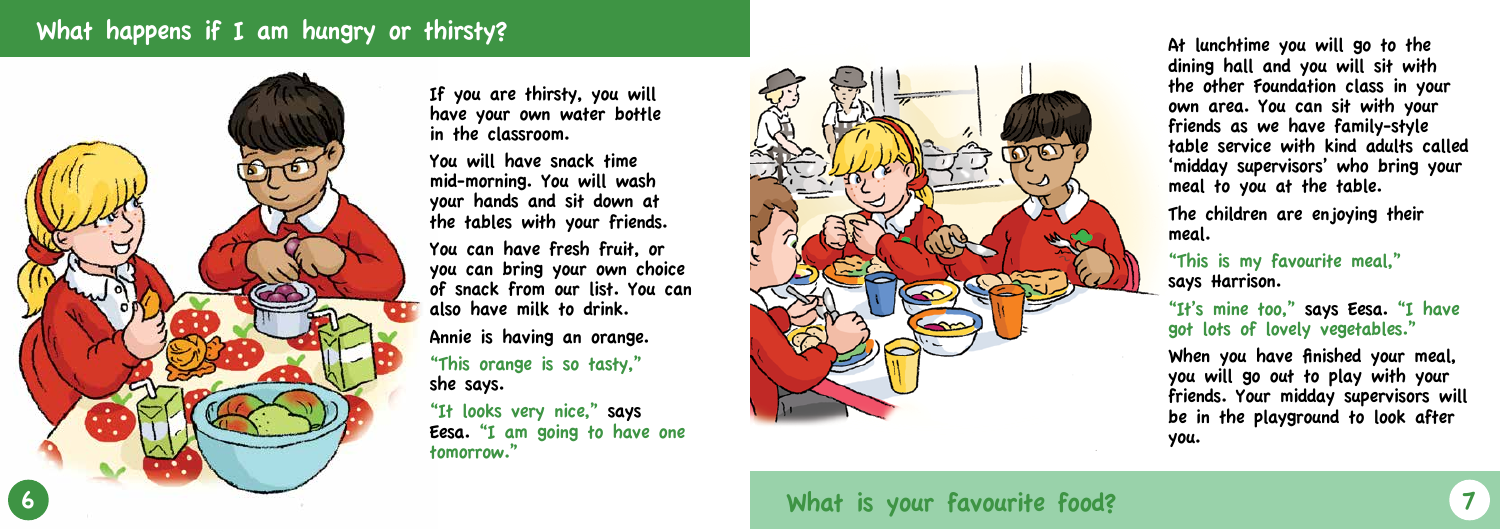### What happens if I need the toilet?



8 Can you go to the toilet by yourself? 9

You can go to the toilet when you need to, but you must tell your teacher or teaching assistant first.

Annie needs to use the toilet, so she has let her teacher know.

Her teacher has shown the children where the toilets are so Annie knows where to go.

She practised going to the toilet by herself at home, so she knows what to do at school.



#### "Everything here is just the right size for me," she says to herself. "It's so easy to go by myself."

When she has finished, she makes sure she flushes to leave it nice and clean.

She washes her hands with warm water and soap.

"The soap is making some lovely bubbles," she says.

She dries her hands under the dryer or with a paper towel and goes back to join in the fun in the classroom.

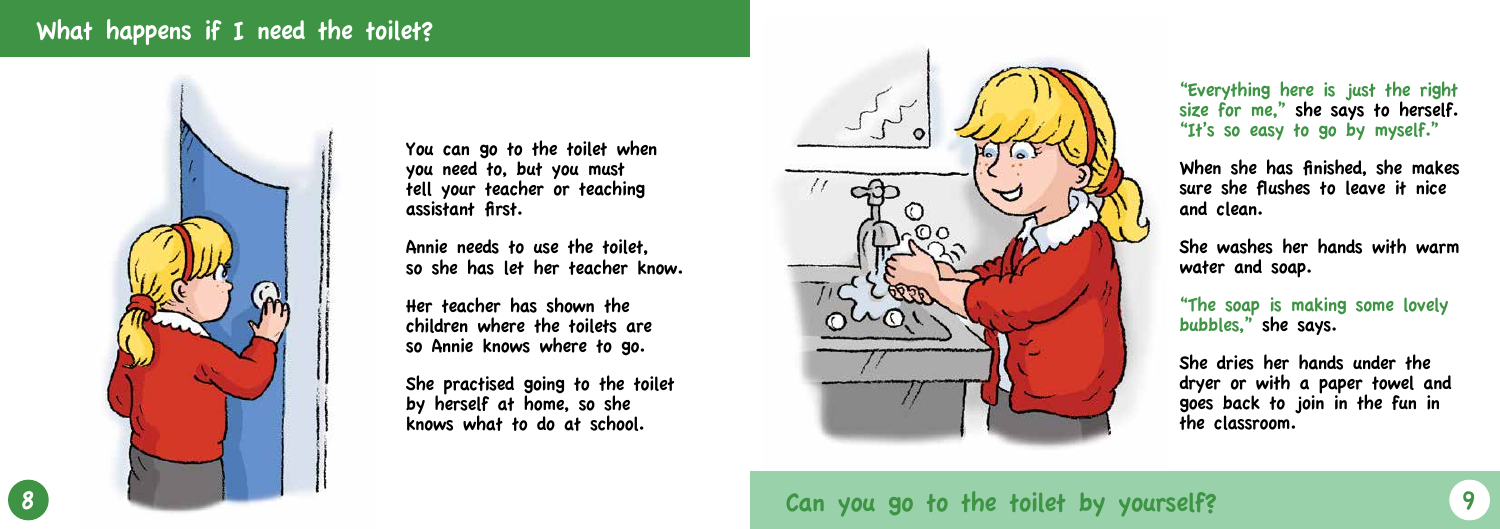# What happens at the end of the school day?



"Can we all make noise like a fish swimming?" asks the a "whooooosh."

Just before the end of the school day, you will all sit together on the carpet to listen to a story.

say the children.

You will then collect your coat and belongings and get ready to go home.



If you are attending our after-school club, you will sit together at one of our tables and be collected from our classroom or taken to the club by your teaching assistant.

When it is time to go home, you will stand in a line at the door and your teacher will let you know when your grown-up has arrived so you can go to them through our patio gate.

"Hello, Dad," says Eesa. "I have had a brilliant day and I have a book to look at with you at home."